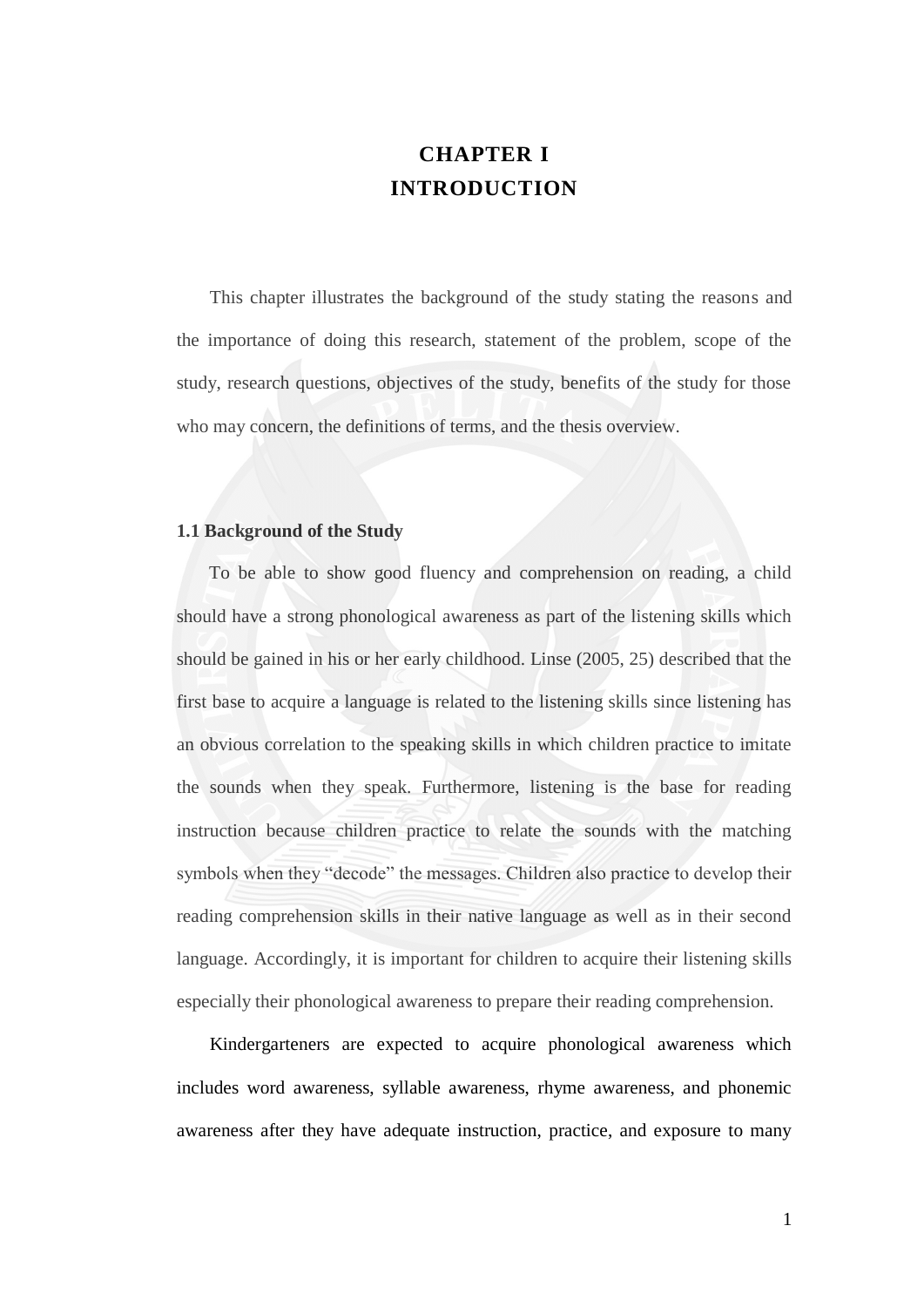literacy activities (Trehearne 2003, 118). As they develop this phonological awareness entirely, phonemic awareness plays a crucial role as "a successful predictor" of reading success which enables them to grasp the alphabetic coding as the foundation of reading skills. By having phonemic awareness, children will be able to hear, segment, and manipulate sounds in speech which can be seen, for example, in their ability to say the first sound in the word *cat*, to recognize the other sounds and to blend them (Winch et al. 2008, 26-27). Thus, children need an effective strategy to facilitate them to acquire phonemic awareness which directs their reading skills.

Phonological awareness which leads to reading skills can be developed by having a shared reading strategy as a pleasurable activity for children. Shared reading facilitates children to have fun and provides many opportunities to become aware of different points, such as finding the first letter of their name in the text, observing particular apostrophe, and getting prepared to understand the reason (Houk 2005, 115). It is an enjoyable activity for children when they read and listen to a good story in order to get some information from the story itself (Linse 2005, 72). Furthermore, children at the ages of three to five learn best through the spoken language since they like to hear a story (Murray & Christison 2011, 74). Shared reading is a great and fun activity for children to facilitate their phonological awareness and reading comprehension.

As an enjoyable activity, shared reading can be a good choice to facilitate the students' phonemic awareness for the students in the Kindergarten of Saint John's Catholic School, which can be implemented during their English lessons. This school is a formal education program, with Saint John"s Curriculum which adapts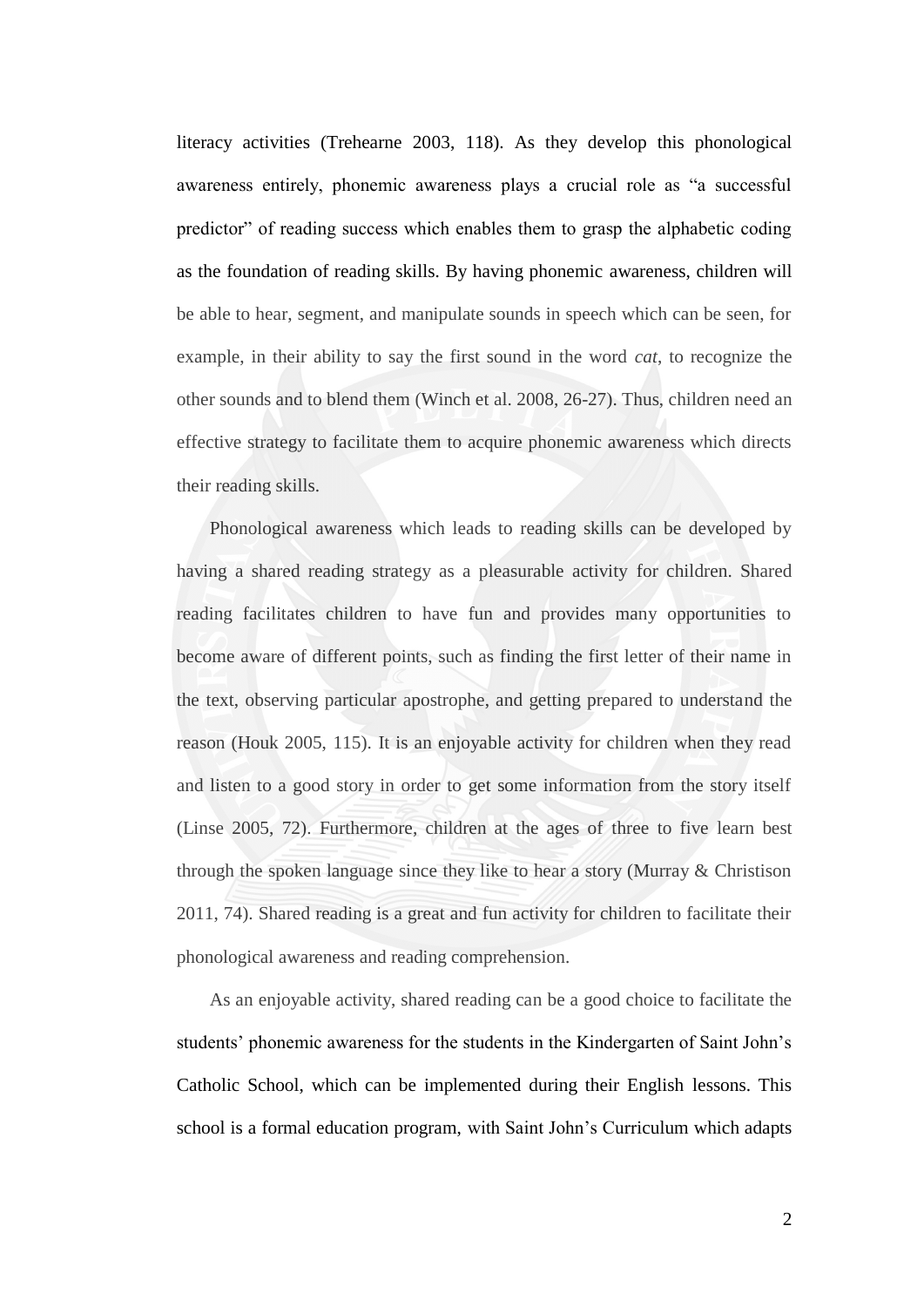and applies best practice curriculum including the Phonics Methods, Montessory Approach, and Learning Area. Children learn through play and they should be encouraged to have willingness to learn, to be critical and creative thinkers, and also to be independent individuals within the Christian values framework.

Considering how complicated it seems related to the curriculum that is applied in the school, it is beneficial for the teachers to know, understand and apply the strategy of shared reading to be able to develop the students" phonemic awareness and pre-reading skills. Thus, some research is needed to illustrate how to apply the shared reading strategy as a pleasurable and motivational activity for the students in the Kindergarten of Saint John"s Catholic School to facilitate their phonemic awareness and pre-reading skills.

This research describes the applications of the shared reading strategy to facilitate the students" phonemic awareness and pre-reading skills in the Kindergarten of Saint John"s Catholic School. It demonstrates how to apply this strategy in the classroom, how well and how it has affected the students' phonemic awareness and pre-reading skills.

## **1.2 Statement of the Problem**

Reading has become a basic requirement for kindergarteners entering the primary level. By having shared reading activities, the students are stimulated to develop their phonemic awareness. This awareness is reflected on their abilities to identify and manipulate some parts of the spoken language. In this case, phonemic awareness plays an important role to enable the students to blend sounds as the foundations to be able to read words and understand what they read as well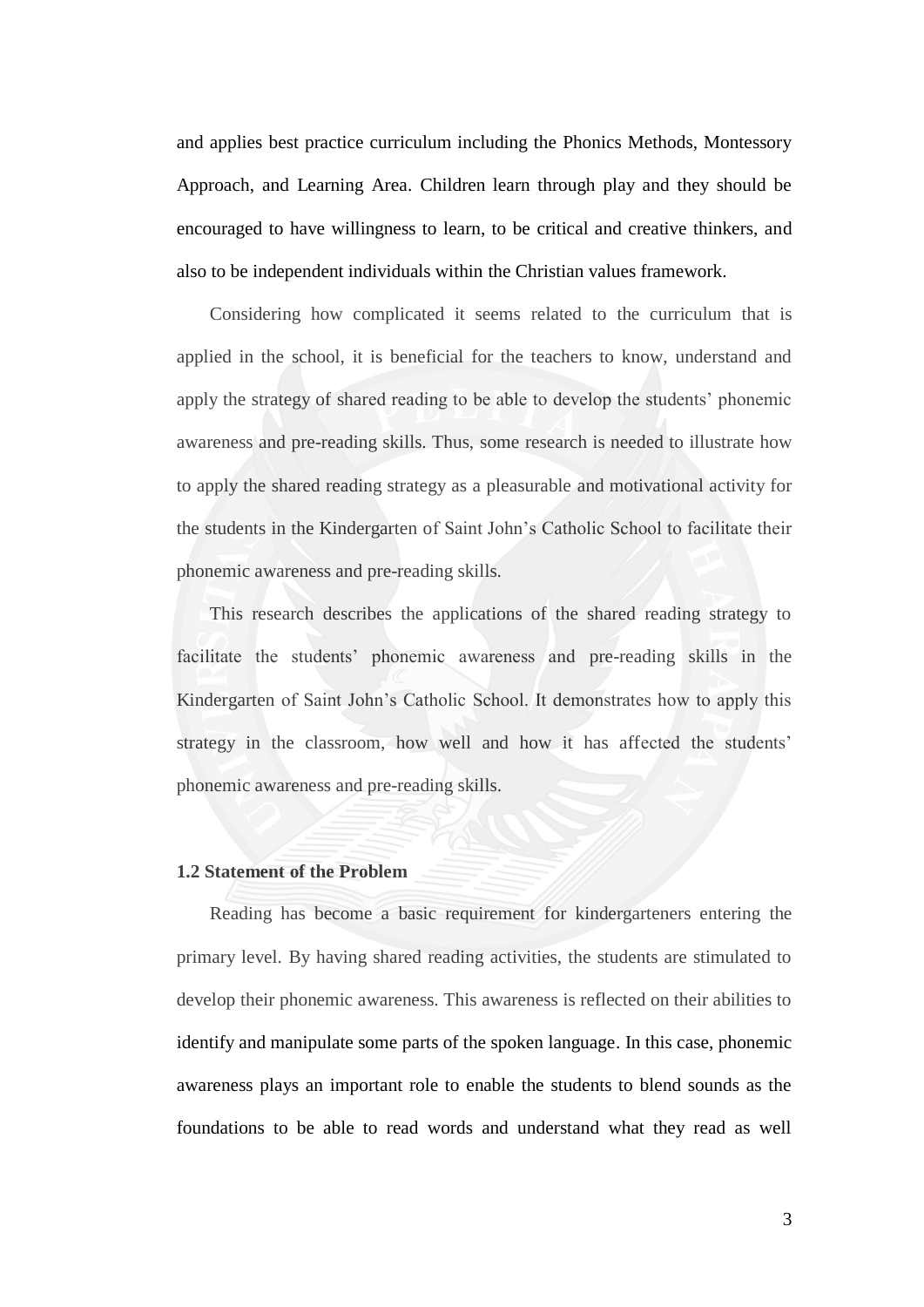(Winch et al. 2008, 26).

The initial class observations gave a picture of how the English lesson conducted in the classroom. The lesson started by singing the ABC song as the students gathered and sat down in the middle of the class with the letter U arrangement while the teacher placed herself as the center of the attention. The teacher led the song and pointed to the flashcards on the wall. When the teacher presented the pictures about the letters they learnt, the students seemed to follow the lesson by listening to the teacher and keeping focused. When it came to the sound introduction, they played by themselves and talked with classmates. Some students who sat far from the teacher or the pictures, they could not see clearly the texts on the pictures when they were asked to identify the letters. Not all students responded to the teacher"s questions. Thus, the students did not participate optimally during the lesson.

As the teacher applied the phonics method, the students had to recognize each letter and its sound. The teacher facilitated the students' phonemic awareness by introducing a letter and its sound then asked the students to mention any words with a letter or sound they learnt. In this case, the students tried to identify and produce each sound even when they did not know the meanings of the words they read. Through this method, the teacher also tried to facilitate the students' prereading skills by asking the students to observe the pictures in the book and encouraging them to name the pictures. However, students did not get the opportunity to explore many aspects of the books and to express their own views based on the perspectives they experienced in the book.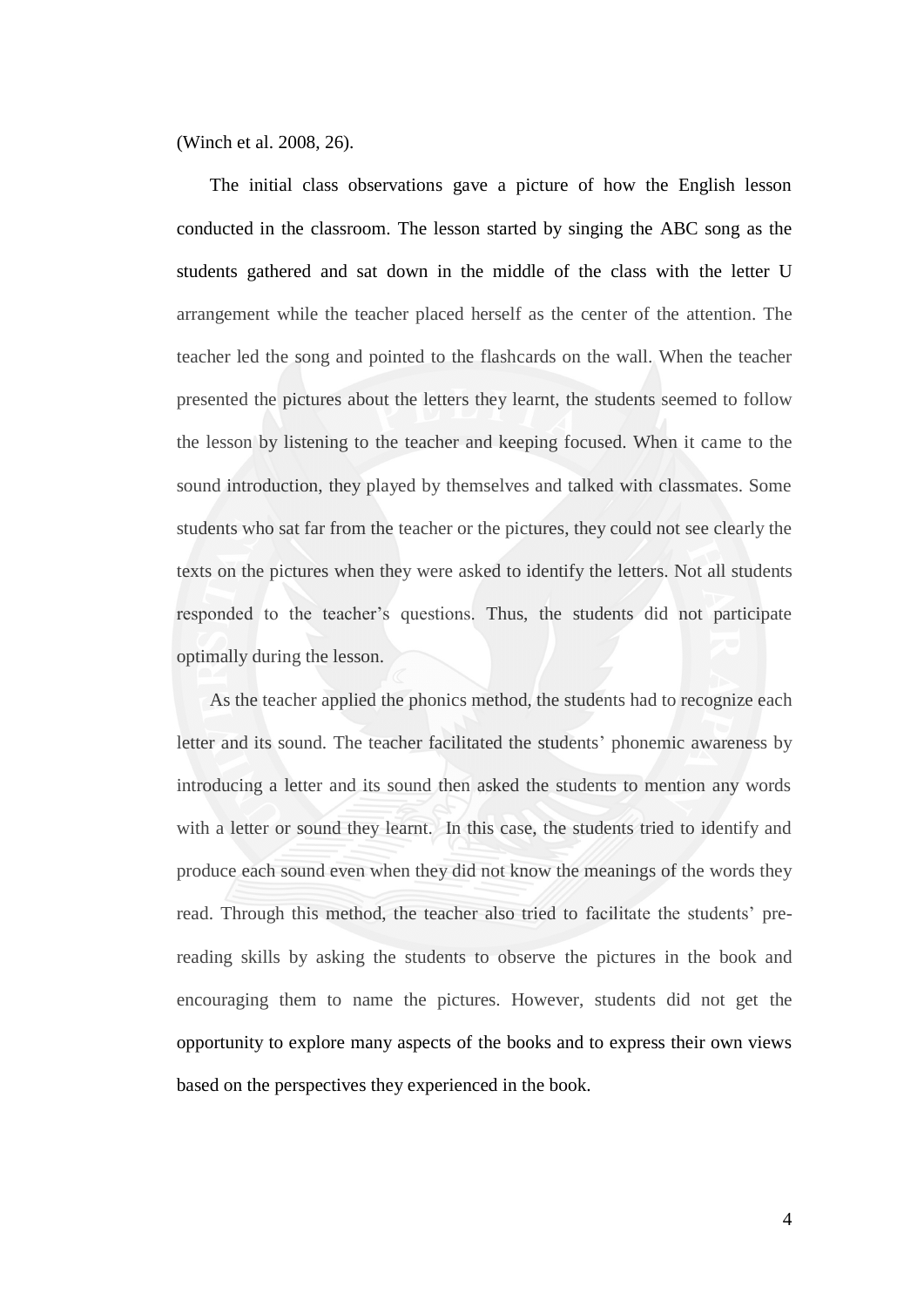The phonics method applied could be a reason which caused the problem in the classroom. This methods emphasized the students to be able to identify letters and sounds directly without their contextual meanings since they learnt each single letter and sound and then blended them to form a word. The students might have got bored easily as they had a short attention span so that they tended to talk and play with their classmates next to them. Another reason could be the students' interests toward the learning activities. The monotonous activites might have brought boredom to the students. Moreover, they sometimes did not know what they read.

Furthermore, the initial observations have indicated that some students found some difficulties in identifying sounds and reading words. The reason of this failure was possibly because the students did not experience any language activities which supported and gave a chance for them to identify and manipulate some parts of the spoken language and to read words.

Therefore, a strategy to facilitate their phonemic awareness and pre-reading skills was needed. Shared reading could be applied and the researcher described the implementations of this strategy toward the students" phonemic awareness and pre-reading skills as well as the factors which facilitated the students" phonemic awareness and pre-reading skills.

# **1.3 Scope of the Study**

This research was conducted to examine how the shared reading strategy facilitated the students" phonemic awareness and pre-reading skills as perceived by the teachers and students in the English lessons of the Kindergarten of Saint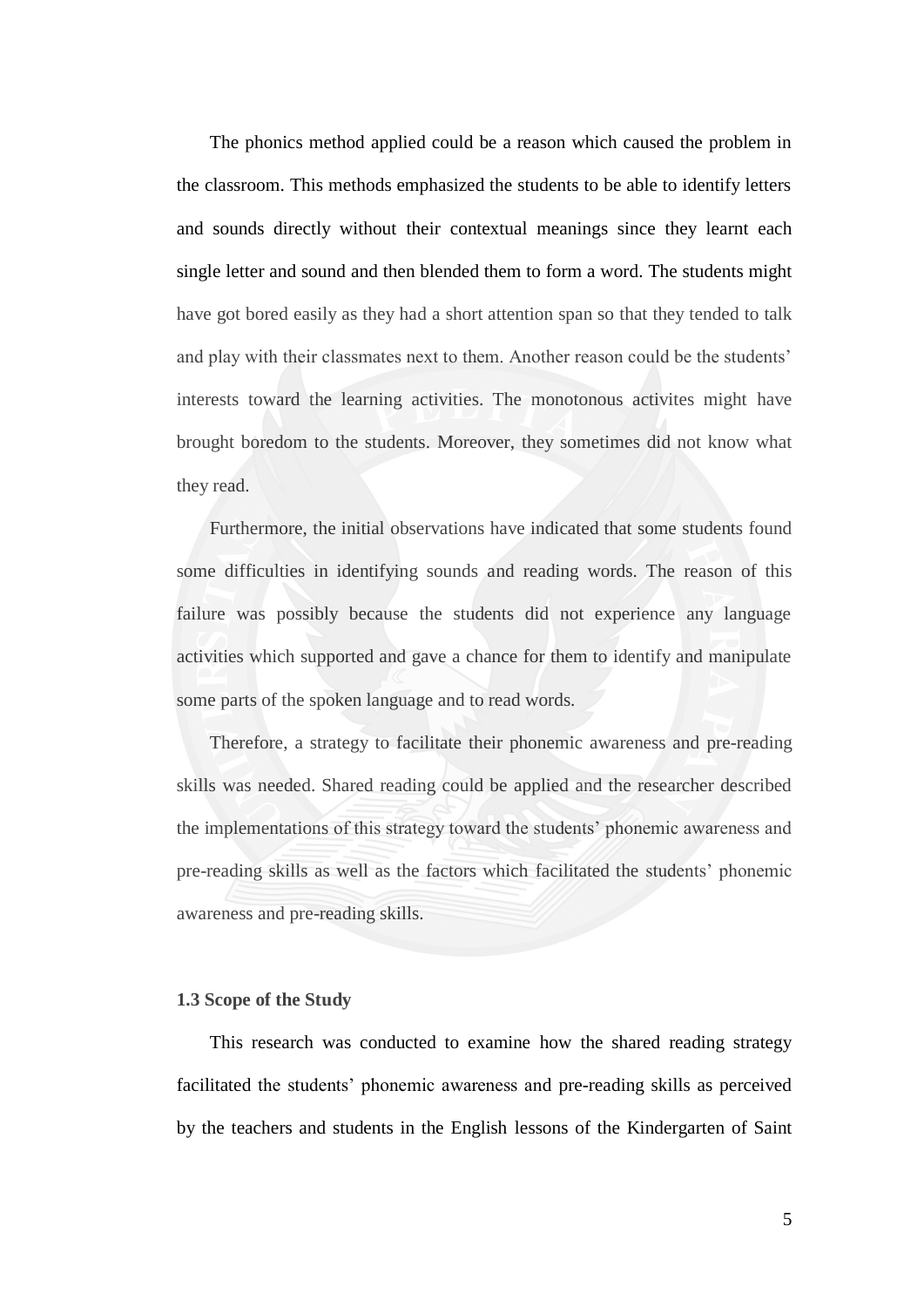John"s Catholic School.

# **1.4 Research Questions**

Based on the background of the study and the observations that have been conducted, the research questions have been formulated as follows:

- 1) How can the shared reading strategy be implemented?
- 2) How can the shared reading strategy facilitate the students" phonemic awareness?
- 3) How can the shared reading strategy facilitate the students" pre-reading skills?
- 4) What factors have influenced the implementations of the shared reading strategy?

## **1.5 Objectives of the Study**

There are several objectives of this research which can be portrayed as follows:

- 1) To describe the implementations of the shared reading strategy to facilitate the students' phonemic awareness.
- 2) To describe the implementations of the shared reading strategy to facilitate the students' pre-reading skills.
- 3) To investigate how the shared reading strategy facilitates the students" phonemic awareness.
- 4) To explore how the shared reading strategy facilitates the students" prereading skills.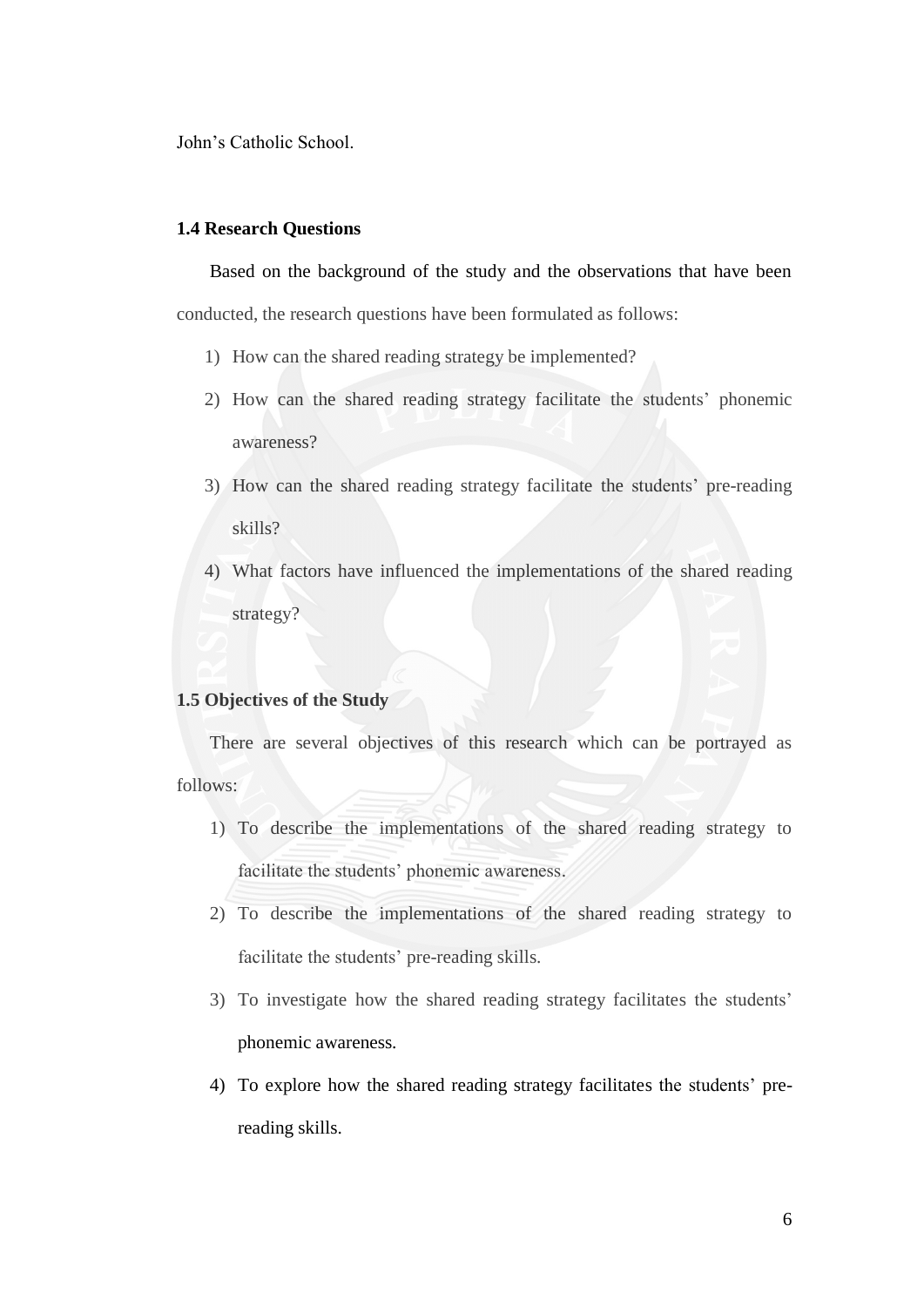5) To determine the factors which influence the implementations of the shared reading strategy toward the students.

## **1.6 Benefits of the Study**

There are some benefits which can be obtained by doing this research:

1) For the researcher

The researcher had an experience to apply the shared reading strategy and to know the implementations of the shared reading strategy to facilitate the students" phonemic awareness and pre-reading skills. The researcher also knew some factors influencing the shared reading strategy which should be responded properly to support the students learning process.

2) For teachers and parents

Teachers and parents may apply this shared reading strategy to facilitate and guide their children"s phonemic awareness and pre-reading skills.

3) For the students

The students experienced motivational and enjoyable activites which facilitated them to develop their phonemic awareness and pre-reading skills.

### **1.7 Thesis Overview**

This thesis is divided into five chapters. Chapter One presents the background of the study, followed by statement of the problem and scope of the study. The research questions are formulated to meet the objectives of the study. Definitions of terms are discussed which continued by thesis overview.